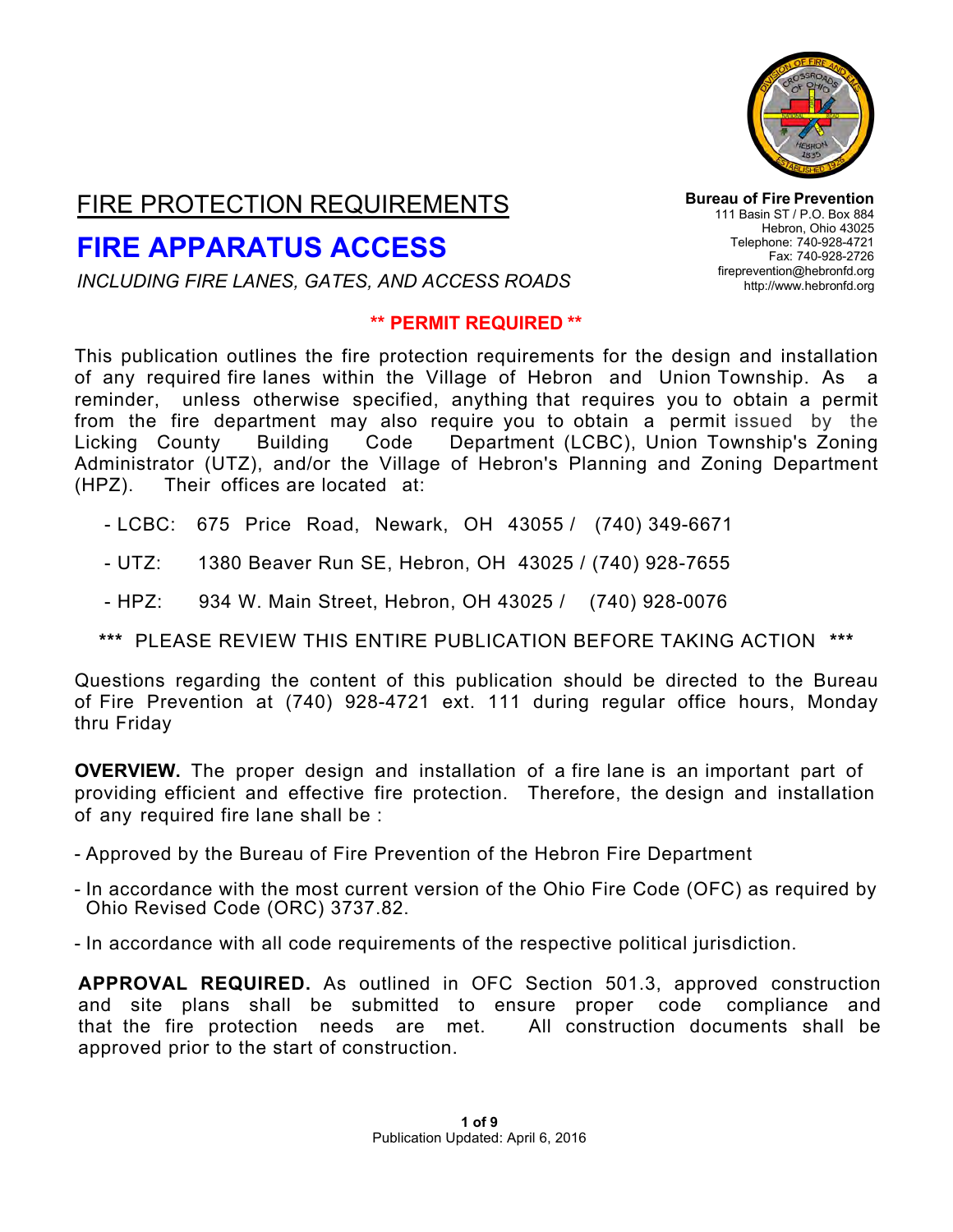**DEFINITIONS.** The following words, terms, and acronyms shall, for the purposes of this standard and the permit requirements of the Hebron Fire Department, have the meanings shown herein:

**Approved Roof Access.** A safe, permanently mounted ladder or set of stairs that was designed and installed for the specific purpose of gaining access to the rooftop. The access must be a minimum 3 foot x 3 foot opening.

**EMS.** Emergency Medical Services

**Fire Apparatus Access Road.** A road or other passageway developed to allow the passage of fire apparatus.

**Fire Lane.** The designated portion of an access road that must be kept clear to allow the ingress and egress of fire and ems vehicles.

**Fire Protection Equipment.** Any object or system designed to help protect a building, it's contents, and it's occupants from the threat of fire. (Ex. fire hydrants, sprinkler system components, etc.)

**HVAC.** Heating, ventilation, and Air Conditioning

### **Occupancy Groups**

- **F.** Factory/Industrial (Manufacturing, processing, etc.)
- **H.** High Hazard (Explosion hazards, high quantity of flammable liquids, etc.)
- **I.** Institutional (Hospitals, jails, nursing homes, etc.)
- **R-3.** Permanent residential units (Single family dwellings, etc.)
- **S.** Storage (Warehouses,etc.)
- **U.** Miscellaneous (Barns, tanks, towers, silos, etc.)
- **OFC.** Ohio Fire Code, current edition
- **ORC.** Ohio Revised Code

**2 of 9** Publication Updated: April 6, 2016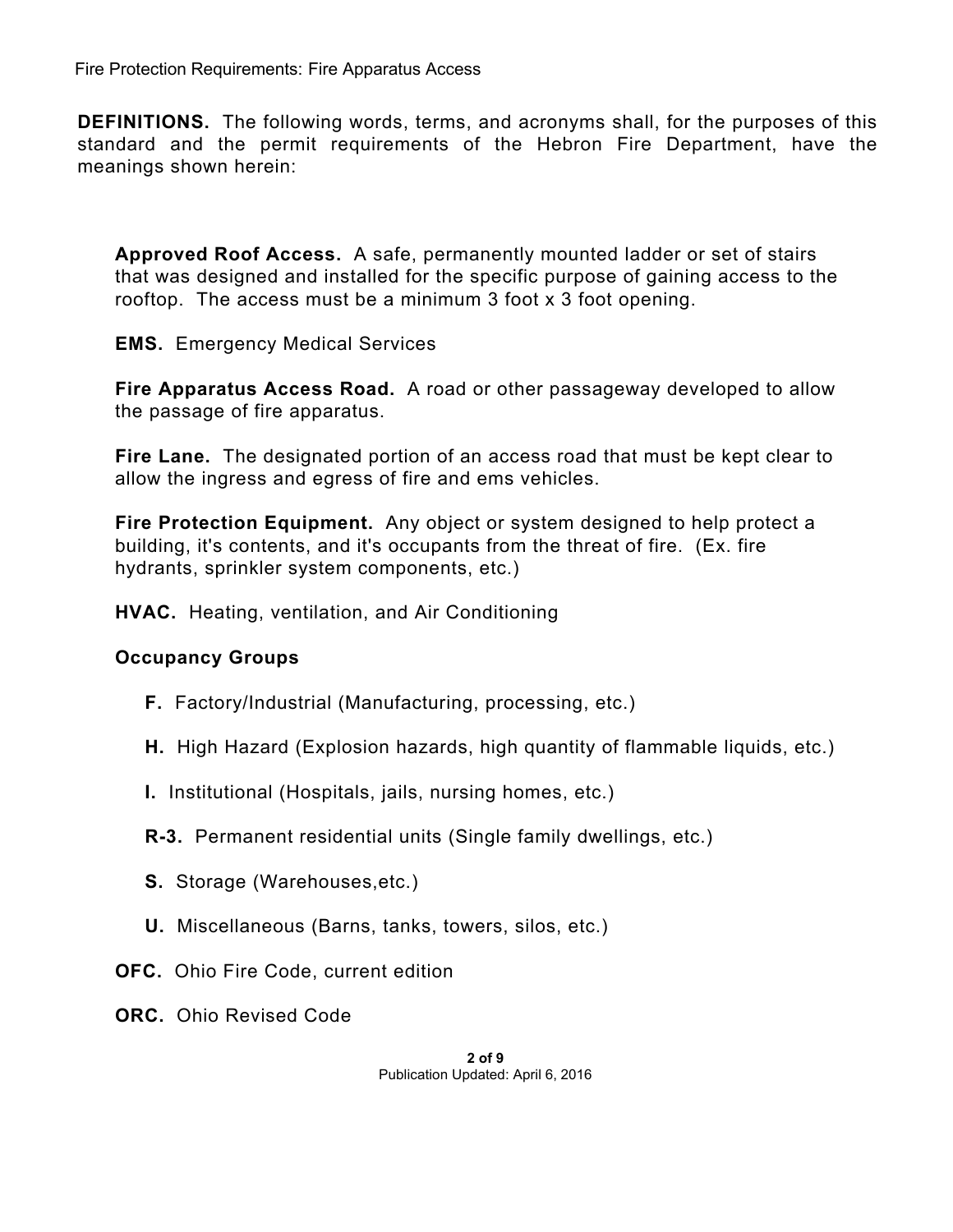**GENERAL REQUIREMENTS.** The Fire Marshal and/or the Fire Chief shall determine which access roads and fire lanes shall comply with this standard. The determination shall also be made as to the extent of the fire lane designation. In the event that a requirement set forth in this document, which is contradictory to that of any order issued by another applicable authority, code, or law, the most stringent order shall be enforced.

**FIRE APPARATUS ACCESS ROADS.** Approved fire apparatus access roads shall be provided for every facility, building, or portion of a building hereafter constructed or moved into or within the jurisdiction which are not readily accessible from a public and/or private street.

**APPLICATION.** Fire apparatus access roads shall extend to within 150 feet of all portions of the facility and all portions of the exterior walls of the first story of the building, as measured by an approved route around the exterior of the building or facility. Deviations to this requirement may occur in cases such as when the topography or property does not allow for this to occur or when there are no more than two structures meeting the occupancy classification of a Group R-3 or U.

**SPECIFICATIONS.** All fire apparatus access roads, parking areas within 150 feet of a structure, or any other location that the Fire Marshal and/or Fire Chief deem necessary for access by fire apparatus shall provide the following:

**WIDTH.** A minimum unobstructed width of 20 feet shall be provided, excluding the shoulder, parking areas, or any other locations that may obstruct the access or travel of fire apparatus. This width shall be increased to 25 feet when any of the following conditions apply:

- The occupancy use has been identified as a Group F, H, I, or S
- The structure has a height greater than 30 feet
- The structure has a mechanical device installed on the roof (ex. HVAC)
- The structure does not have an approved roof access
- Fire hydrants present along the a[ccess road](http://www.hebronfd.org/forms/fpsp.pdf)

**CLEARANCE.** An unobstructed vertical clearance of not less than 13 feet, 6 inches shall be provided.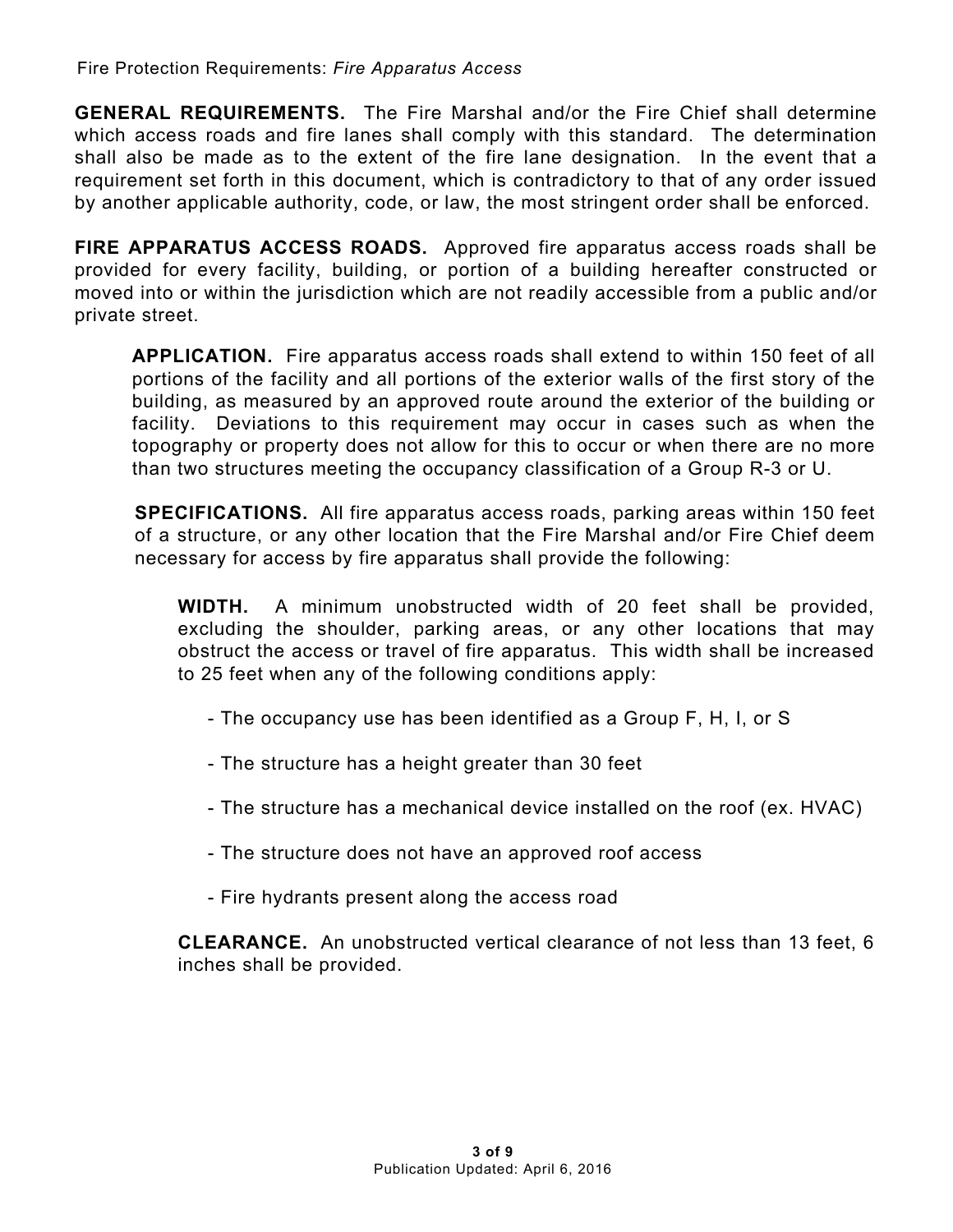**SURFACE.** The surface of a fire apparatus access road shall be asphalt, concrete, or other approved surface that is capable of supporting a minimum weight of 75,000 pounds.

**GRADE.** The grade of a fire apparatus access road shall not be greater than 10%, unless otherwise approved by the Fire Marshal and/or Fire Chief.

**DEAD ENDS.** Fire apparatus access roads in excess of 150 feet in length shall provide an approved area that will allow fire apparatus to turn around. The design of the turn around shall be consistent with following:

### LENGTH

*151-500 Feet:* 120-Foot Hammerhead, 60-Foot "Y", or 96-Foot Diameter Cul-De-Sac with a road width of 20 feet.

*501-750 Feet:* 120-Foot Hammerhead, 60-Foot "Y", or 96-Foot Diameter Cul-De-Sac with a road width of 25 feet.

*Over 750 Feet:* Permission required by Fire Marshal and/or Fire Chief.



**CUL-DE-SAC** 



60-FOOT "Y"





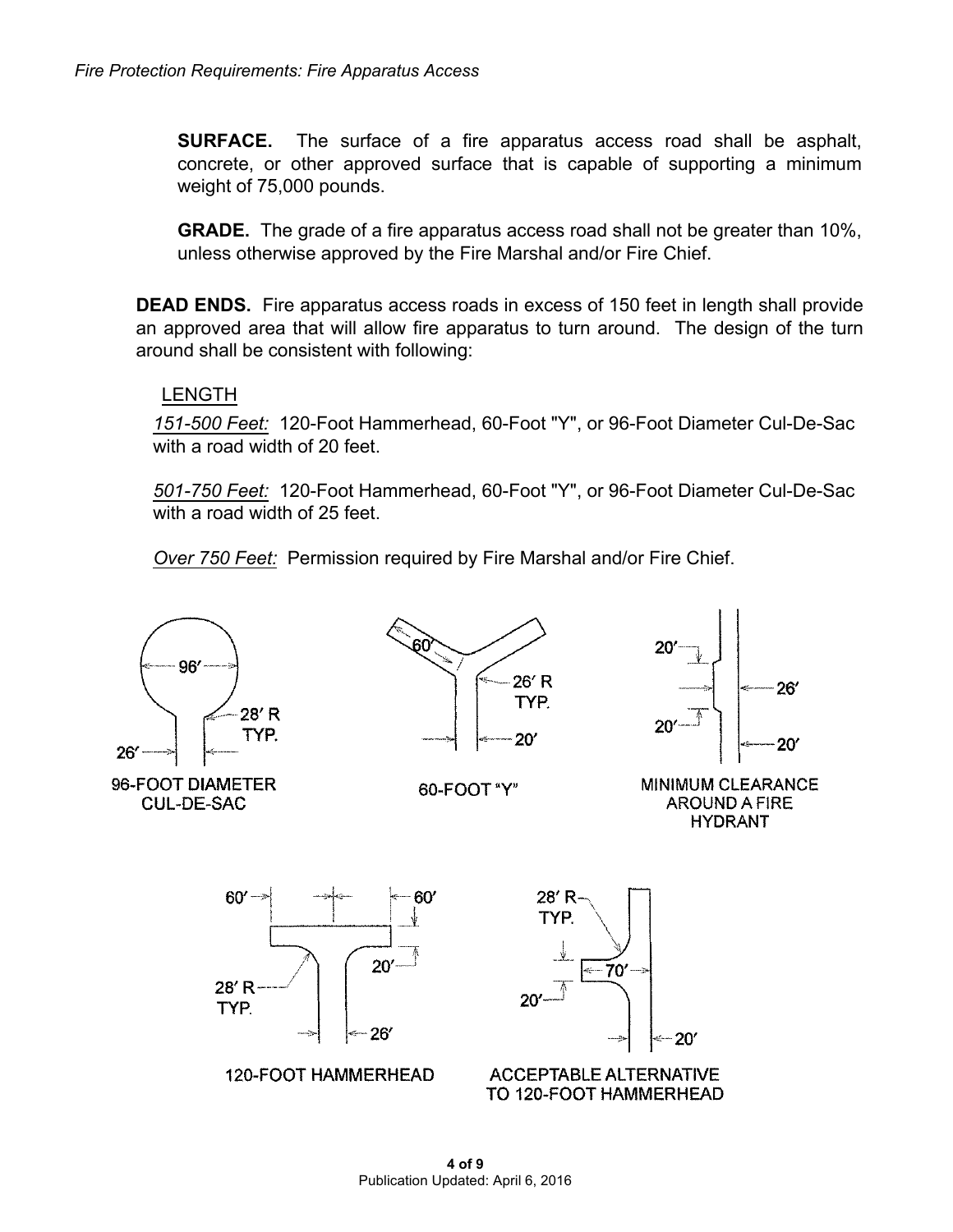**SECURITY GATES.** Any gate obstructs the access of fire apparatus shall meet the following requirements:

- Have a minimum gate width equivalent to the width required of the fire apparatus access road.

- Be capable of being operated by one person.

- In the case of non-electric gates, shall have a Knox Box mounted in a location designated by the fire code official. Gates of this type, specifically installed to accommodate fire department access, shall be secured with a Knox Padlock.





- In the case of electric gates, shall have a Knox Access Switch installed in a location approved by the fire code official. The switch shall allow for a "hold open" feature.

Gates that require fire apparatus to turn into them shall be designed to accommodate the turning radius of an aerial apparatus.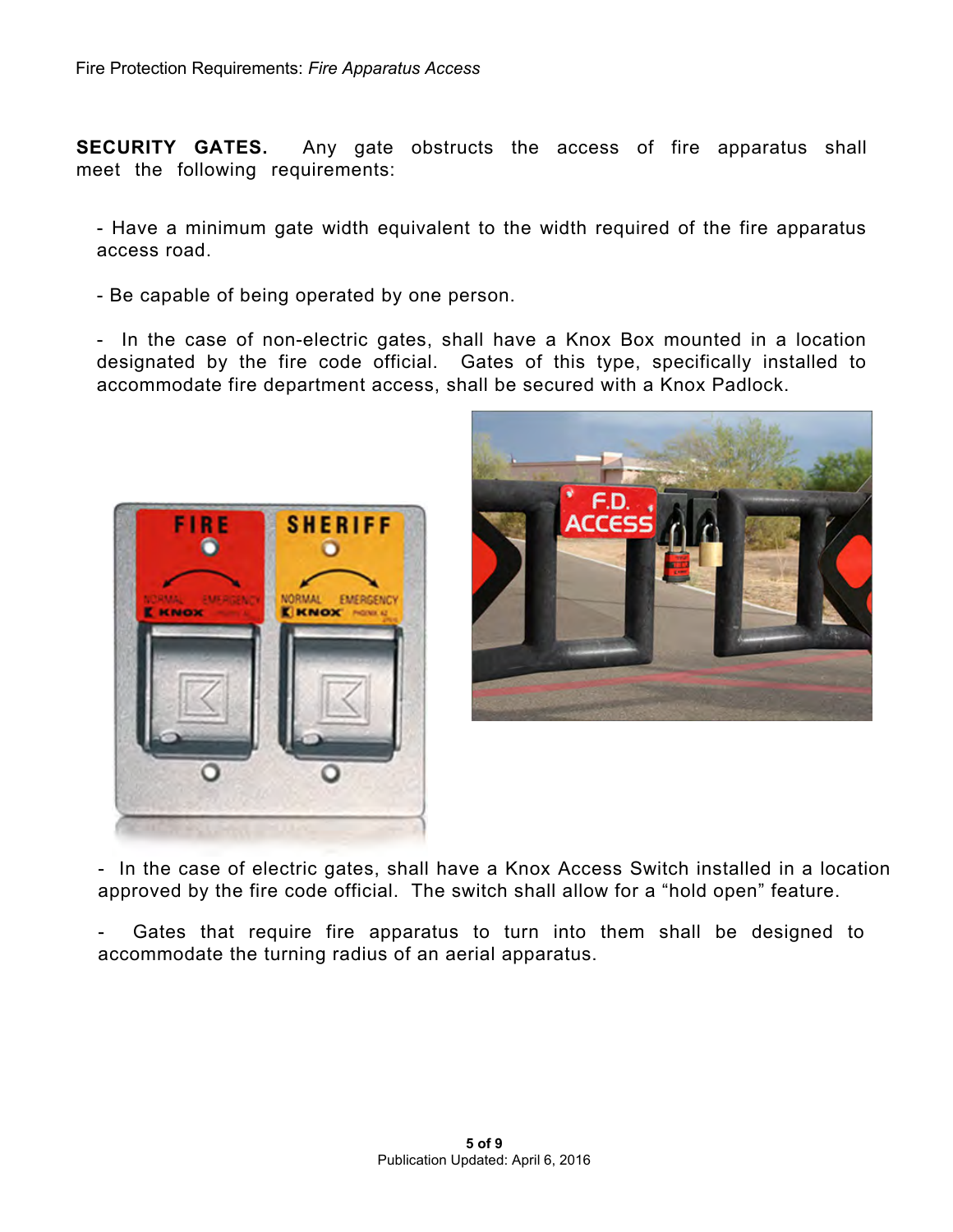**FIRE LANES.** Fire lanes are designed to provide fire apparatus with unimpeded access to a building, so that firefighters may be able to perform their duties more effectively. Unfortunately, many fire lanes continuously become obstructed, because the identification of the fire lane is not evident enough to attract the attention of the person obstructing it. In an effort to correct this, the following requirements have been established for all designated fire lanes. Note that a fire lane is not the same as a fire apparatus access road, so it is not required to be identified in this manner unless otherwise ordered by the Fire Marshal and/or the Fire Chief.

**IDENTIFICATION.** The length of fire lanes shall be identified with both of the following methods, unless otherwise determined by the Fire Marshal and/or Fire Chief:

### **(1) Signs. See Exhibit A**

**-** Shall be placed along the length of the fire lane every 150 - 175 feet or as required by the Fire Marshal and/or Fire Chief. Each section and/or direction shall have at least one sign with arrows indicating the area of the fire lane.

- Signs shall be of standard size, constructed of aluminum, and mounted between 4 - 5 feet high from the finished grade on a post or building face.

- Signs shall contrast with the background and be reflective red-on-white or white-on-red, as determined by the Fire Marshal and/or the Fire Chief.

#### **(2) Painted Area. See Exhibit B**

- All curbing which outlines the fire lanes shall be painted red. White lettering reading "NO PARKING FIRE LANE" shall be a minimum of 4 inches tall and placed every 30 - 50 feet or portion thereof. The lettering shall be placed on the face of the curb, or top when faceless curb is present, and at least once on each section and/or direction. See Exhibit C for diagram.

- The baseline opposite the curb shall be at least 4 inches wide and outlined with a 1 inch white stripe on the top and bottom. White lettering reading "NO PARKING FIRE LANE" shall be a minimum 3 inches tall and be spaced in the center between each writing block on the curb so that it alternates.

- The space between the curb and baseline shall have minimum 4 inch wide red stripes painted at a 30 degree angle spaced every 3 feet. Spaced in the center between the baseline and curb shall have the words "NO PARKING FIRE LANE" painted in white. The height of this lettering shall be equal to 20% of the distance between the curb and baseline.

**FIRE PROTECTION EQUIPMENT.** Equipment shall have a red curbing and/or a minimum of 8 inch wide additional red stripping . White lettering reading "NO PARKING FIRE LANE. Dry hydrants may not be required to have a painted area, but all shall have a sign as indicated in Exhibit D.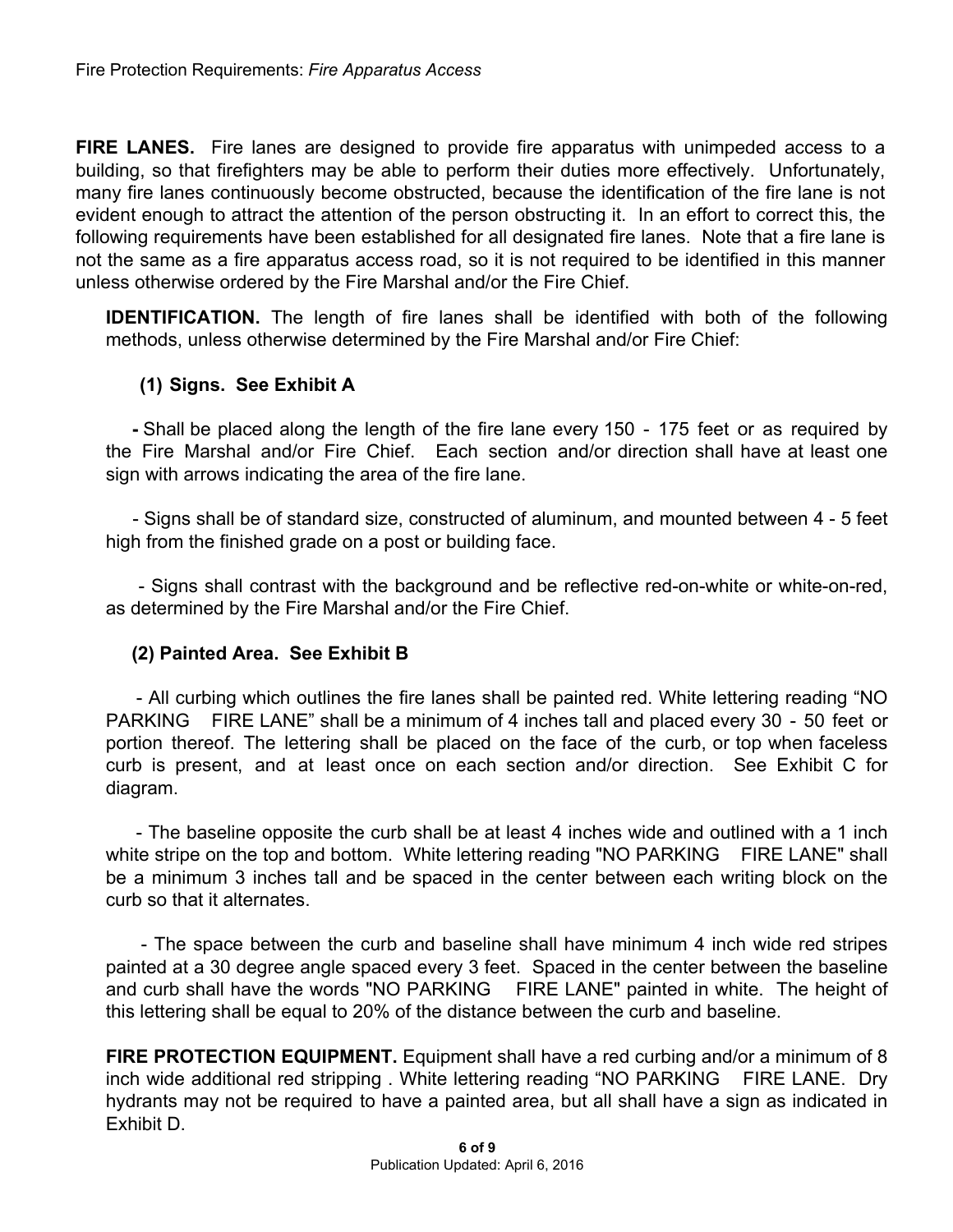

**Exhibit A**



**Exhibit B**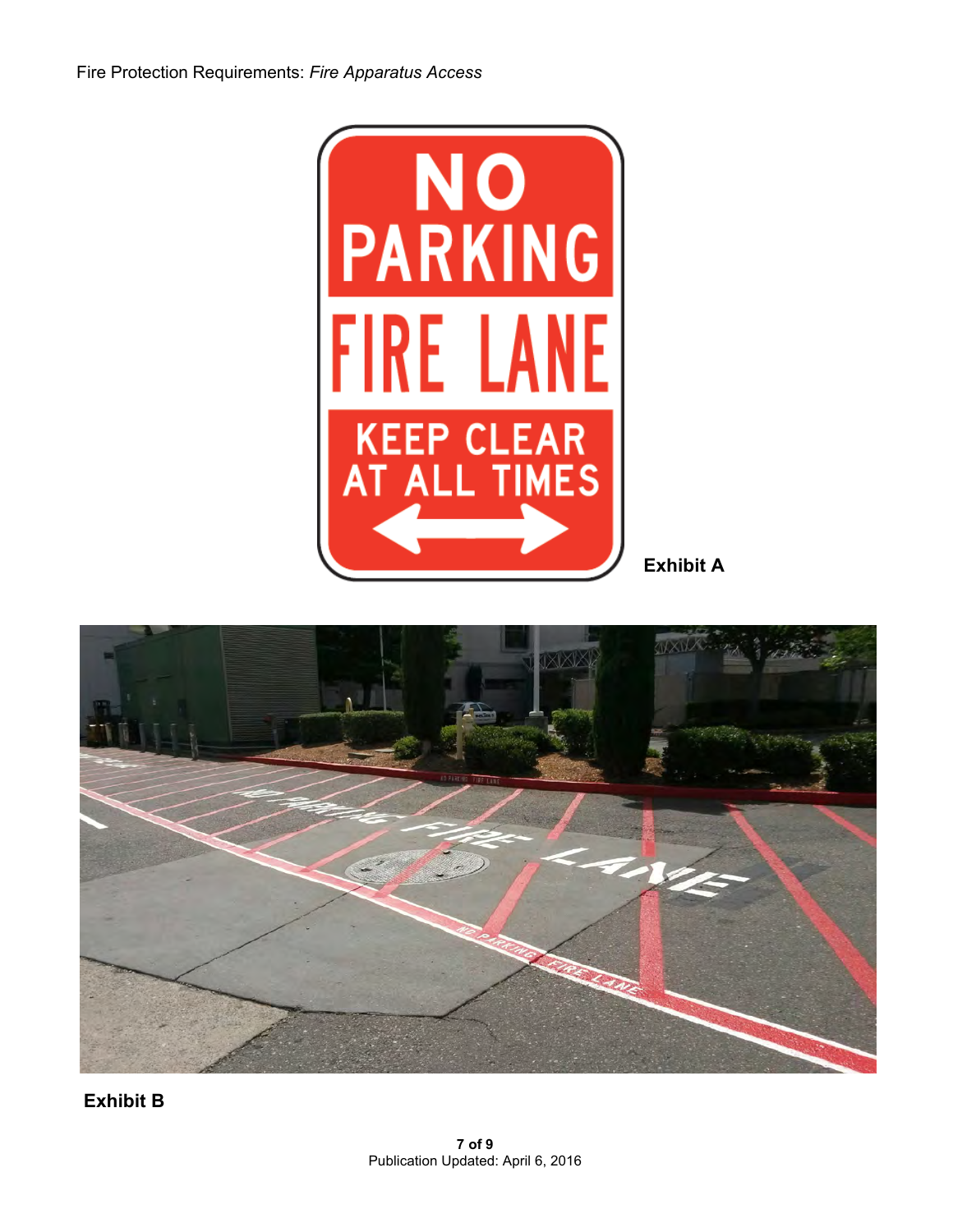





**Exhibit C**